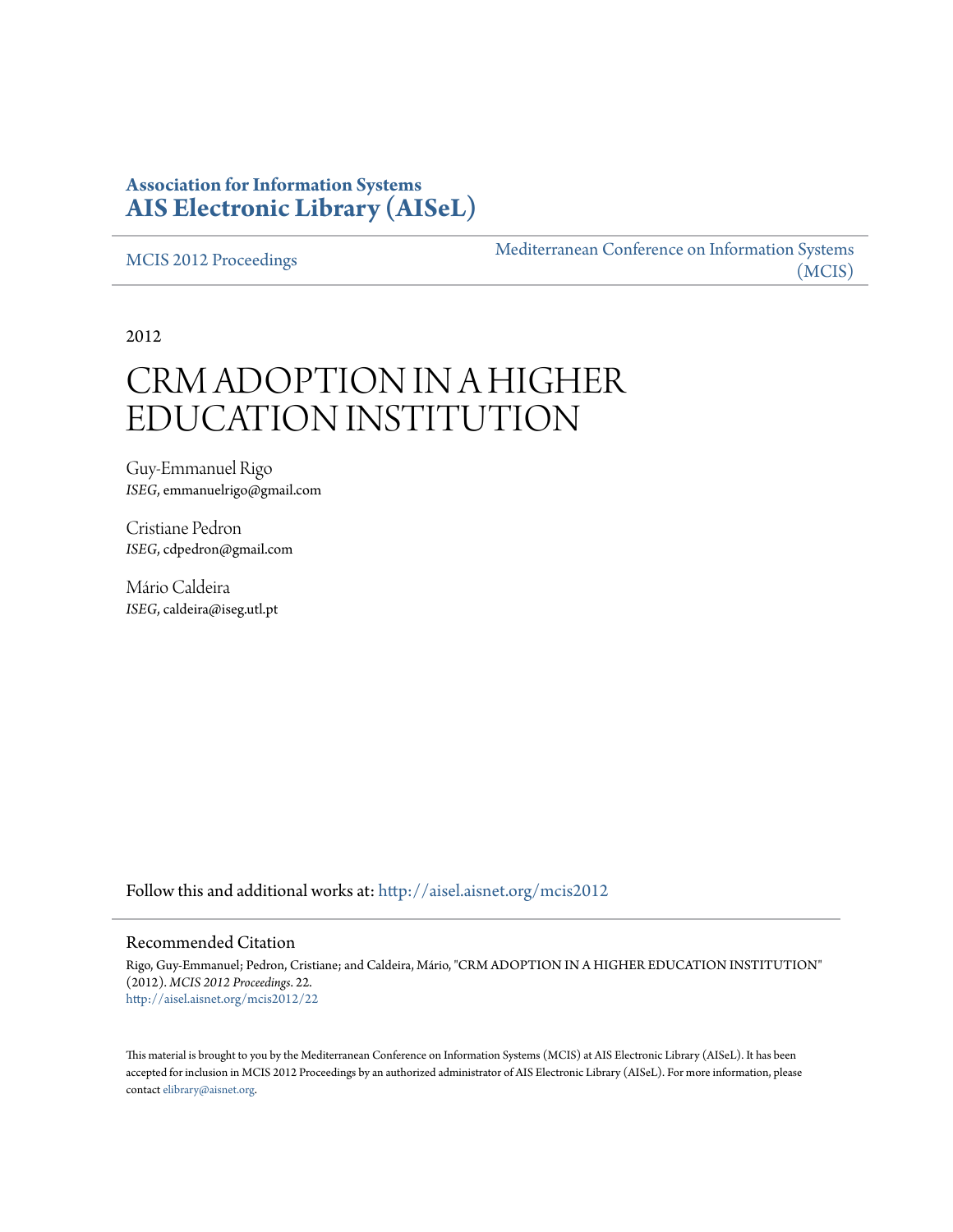## **CRM ADOPTION IN A HIGHER EDUCATION INSTITUTION**

- Rigo, Guy-Emmanuel, School of Economics and Management Technical University of Lisbon, Miguel Lupi 20, Lisbon, Portugal, emmanuelrigo@gmail.com
- Pedron, Cristiane Drebes, School of Economics and Management Technical University of Lisbon, Miguel Lupi 20, Lisbon, Portugal, cdpedron@iseg.utl.pt
- Caldeira, Mário, School of Economics and Management Technical University of Lisbon, Miguel Lupi 20, Lisbon, Portugal, caldeira@iseg.utl.pt

#### Abstract

*More and more organisations from private to public sectors are pursuing to reach high customer values of satisfaction, loyalty and retention. Following that idea, Higher Education Institutions (HEI) seek to develop more efficient management processes through the adoption of CRM – Customer Relationship Management initiatives. This paper discusses strategic issues that enable a HEI to build a suitable CRM strategy. To develop it, an action research was conducted in a European Institute, focused on answering to: How to adopt a CRM strategy in a Higher Education Institution? Some critical success factors figured prominently: Students are the most important "customers" in a HEI, but there are other stakeholders that CRM project must consider, as enterprises, partners, government and funding agencies; In the CRM software selection process, software integration and know-how of the supplier related to academic management are critical; The university can use its internal resources (professors, students and, marketing and information systems staff) in the CRM project adoption; A dynamic software methodology to implement CRM enables a fast implementation of business requirements providing a first software version that can be used and tested in the organization. As a consequence, the CRM software is closer to fulfil users' expectations and help to change organizational culture.* 

*Keywords: Customer Relationship Management, Higher Education, Selection and Implementation Software, Action Research.* 

*This work is funded by national funds through FCT – Fundação para a Ciência e Tecnologia under the project Pest-OE/EGE/UI4027/2011.*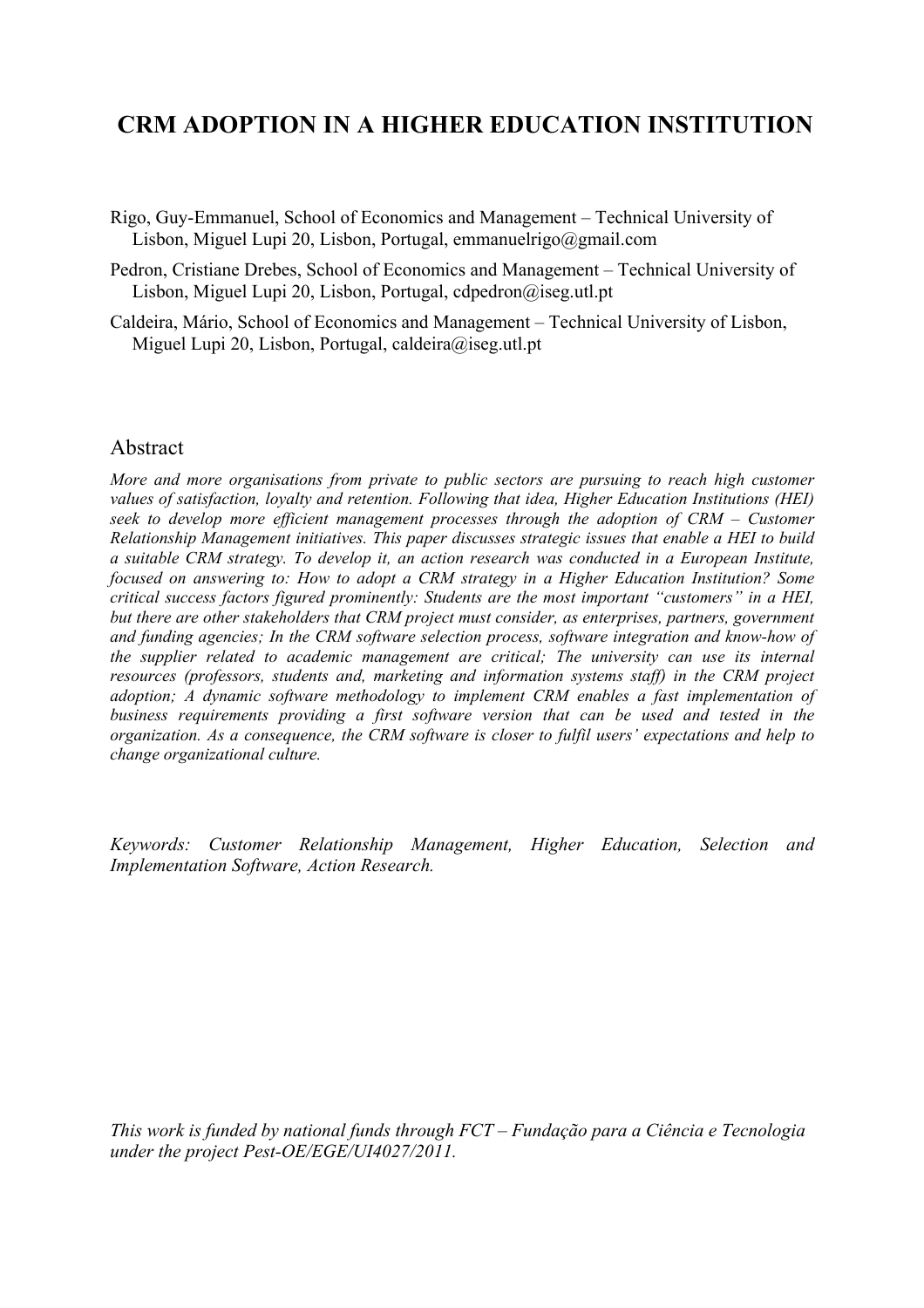#### 1 Introduction

European Higher Education Institutions (HEI) are starting to adopt CRM (Customer Relationship Management) initiatives (Santiago et al., 2006; Hilbert et al., 2007). These initiatives are expected to increase performance by establishing better management practices, common in other industries, and improve the relationship between the school and the students, especially in executive education. Through an educational CRM system, they may have a full understanding of student's needs and expectations in important student interaction phases, for example: admission, registration, fees payment, assessment and learning processes (Seeman and O'Hara, 2006; Grant and Anderson, 2002).

As mentioned by Hilbert et al. (2007), nowadays a new concept of CRM education is emerging but it is still in development: Student Relationship Management (SRM). SRM is oriented specifically to Higher Education's environment where all the strategic, process and philosophical lines are oriented and focused to the academic and student needs. The specific aim of a SRM is to offer capabilities to develop a 360º vision of the student life and needs, where HEI's will increase the retention and loyalty of their customers. To reach such objectives, HEI have to increase and develop strong CRM strategies where the Information System (IS) solution can fit into.

This paper discusses strategic issues to enable a University to build a suitable CRM initiative. To develop it, action research was conducted in a European University, focused on answering the following question: "How to adopt a CRM strategy in a Higher Education Institution?" We organized the paper in six sections. After this introduction, we discuss critical success factors of CRM adoption. The following section describes the research method used in the study. After that, we analyse data collected, through action research, with the implementation of CRM at the Sigma Institute. Finally, we present the discussion and conclusions of the paper.

#### 2 People, process and technology vs. CRM critical success factors

CRM is a strategy which connects three important organisational dimensions (Strategy, Philosophy and Technology) and combines three important resources (People, Technology and Processes) to reach high levels of customer satisfaction, retention and loyalty (Edwards, 2008; Chen and Popovich, 2003). The literature shows several Critical Success Factors for CRM adoption (Rahimi and Berman, 2009). The following tables present which CSF are related with the different internal resources. In Table 1, it can be considered that the main idea of the CRM CSF related to people is to define a central organisational culture focused on customer relationship.

| <b>Critical Success Factors</b>                                                                 | <b>Description</b>                                                                                                                 | <b>Authors</b>                                                                                                                         |
|-------------------------------------------------------------------------------------------------|------------------------------------------------------------------------------------------------------------------------------------|----------------------------------------------------------------------------------------------------------------------------------------|
| 1. Top Management<br>commitment                                                                 | Top Managers need to be strongly<br>integrated in all the adoption of<br>the CRM solution.                                         | Xu et al. $(2002)$ ; Chen and Popovich $(2003)$ ;<br>Sin et al. (2005); Mendoza et al. (2007);<br>Rahimi and Berman (2009).            |
| 2. Communication of<br><b>CRM</b> strategy                                                      | CRM strategies must be clearly<br>communicated in all departments.                                                                 | Xu et al. (2002); Chen and Popovich (2003);<br>Sin et al. (2005); Rahimi and Berman (2009).                                            |
| 3. Customer services<br>have to take advantage of<br>the personal employees'<br>characteristics | The value of the relationship can<br>through<br>increased<br>taking<br>be<br>their<br>advantage of<br>personal<br>characteristics. | Xu et al. (2002); Sin et al. (2005); Mendoza<br>et al. (2007); Bull (2010); Lin et al. (2010);<br>Shang and Lin (2010).                |
| 4. Customer-centric<br>organisational culture                                                   | CRM enables all staff, from<br>operational to executive roles, to<br>share the same customer view.                                 | Xu et al. $(2002)$ ; Adebanjo $(2003)$ ; Chen and<br>Popovich (2003); Sin et al. (2005); Mendoza<br>et al. (2007); Rapp et al. (2010). |
| 5. The end-users need to<br>be involved since the<br>beginning                                  | Users' requirements<br>and<br>expectations must be considered<br>since the beginning of project.                                   | Xu et al. (2002); Chen and Popovich (2003);<br>Rahimi and Berman (2009); Chang et al.<br>$(2010)$ ; Shang and Lin $(2010)$ .           |
| 6. Managing<br>expectations is a key<br>factor for acceptance                                   | Managing the CRM expectations<br>the growth of their<br>allows<br>motivation and commitment.                                       | Xu et al. (2002); Light (2003); Mendoza et<br>al. (2007); Rahimi and Berman (2009);<br>Shang and Lin (2010).                           |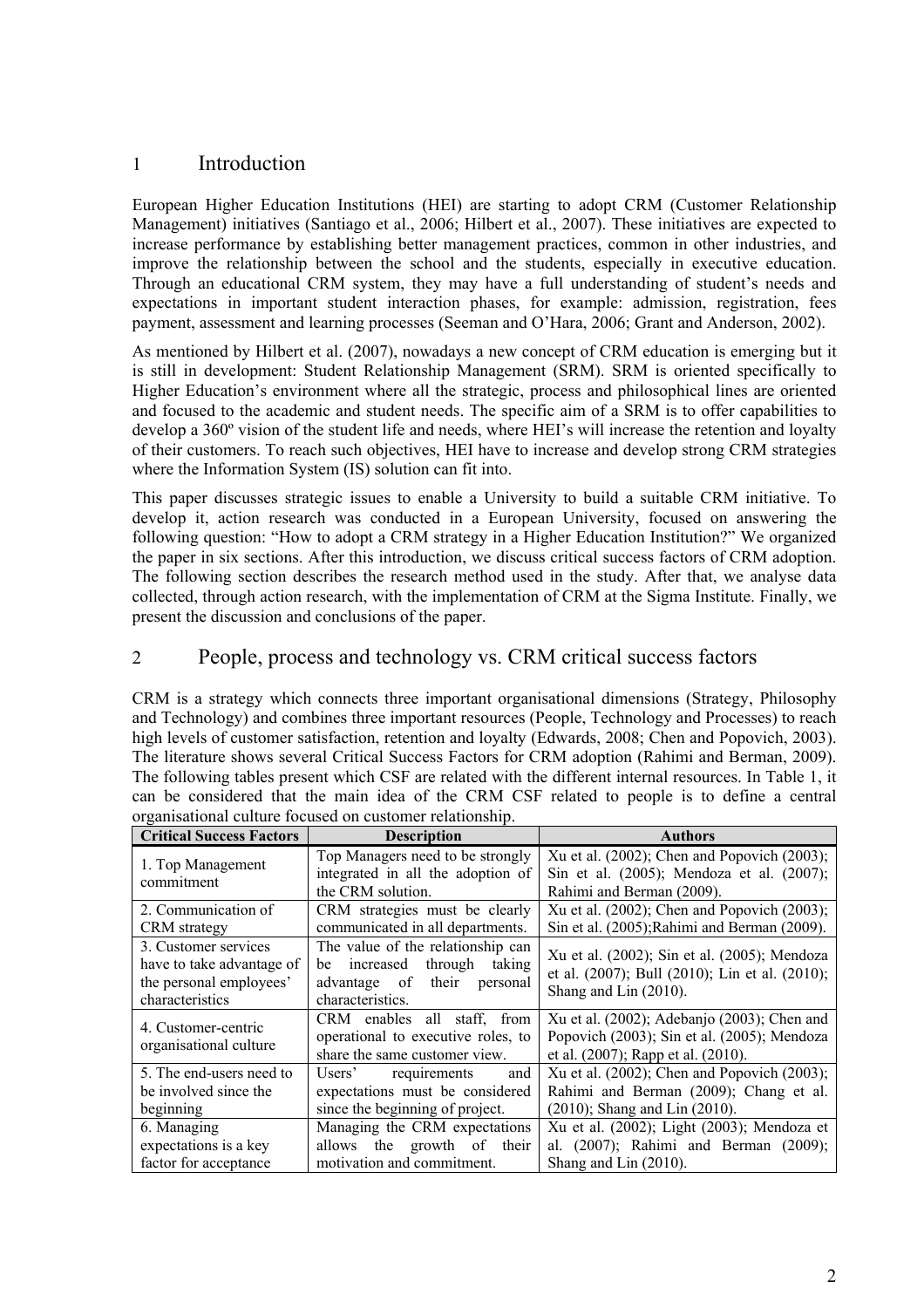| 7. Integrate all different | A multi-department CRM project                                                          | Xu et al. $(2002)$ ; Chen and Popovich $(2003)$ ;                     |
|----------------------------|-----------------------------------------------------------------------------------------|-----------------------------------------------------------------------|
| departments through a      | enable<br>better<br>will<br>team                                                        | Mendoza et al. (2007); Rahimi and Berman                              |
| CRM project team           | communication.                                                                          | (2009); Shang and Lin (2010).                                         |
| 8. The whole               | A CRM project must define a                                                             | Chen and Popovich $(2003)$ ; Sin et al. $(2005)$ ;                    |
| organisation has to work   | of<br>customer<br>common<br>set                                                         | Mendoza et al. (2007); Chang et al. (2010);                           |
| towards common goals       | relationship goals.                                                                     | Shang and Lin $(2010)$ ; Rapp et al. $(2010)$ .                       |
| 9. Training people         | It is important to improve CRM<br>performance<br>and<br>reduce<br>resistance to change. | Xu et al. (2002); Chen and Popovich (2003);<br>Mendoza et al. (2007). |

#### *Table 1. CRM CSF related to people*

Table 2 presents a set of CSF related to process. As the authors referred, people are the key factor for CRM success, but without organizational processes, people will not be able to coordinate their CRM and organisational needs.

| <b>Critical Success Factors</b>                                                                   | <b>Description</b>                                                                                                                                                    | <b>Authors</b>                                                                                                                                                                                                        |
|---------------------------------------------------------------------------------------------------|-----------------------------------------------------------------------------------------------------------------------------------------------------------------------|-----------------------------------------------------------------------------------------------------------------------------------------------------------------------------------------------------------------------|
| 1. Build an all-embracing<br>approach                                                             | An integrated approach for sales,<br>customer service, marketing or<br>maintenance, is important<br>in<br>CRM.                                                        | Xu et al. (2002); Light (2003); Chen and<br>Popovich (2003); Sin et al. (2005); Mendoza<br>et al. (2007); Rahimi and Berman (2009);<br>Chang et al. (2010); Rapp et al. (2010).                                       |
| 2. Identify corporate<br>needs and translate<br>general goals into CRM<br>requirements            | Business objectives and goals<br>clearly identified and<br>must be<br>translated into CRM<br>properly<br>requirements that will select the<br>best CRM system's tool. | Xu et al. (2002); Light (2003); Chen and<br>Popovich (2003); Sin et al. (2005); Mendoza<br>et al. (2007); Rahimi and Berman (2009);<br>Bull (2010); Chang et al. (2010); Shang and<br>Lin (2010); Rapp et al. (2010). |
| 3. Automate the<br>decision-making process<br>and re-engineer<br>processes when<br>necessary      | important to define or<br>It is<br>redefine business processes and<br>rules<br>include<br>for<br>process<br>automation and decision-making.                           | Xu et al. (2002); Chen and Popovich (2003);<br>Light (2003); Sin et al. (2005); Mendoza et<br>al. (2007); Rahimi and Berman (2009);<br>Shang and Lin (2010); Rapp et al. (2010);<br>Lin et al. (2010).                |
| 4. Define clear and<br>measurable business<br>objectives for each phase<br>of the implementation. | It is important to define specific<br>objectives as measures to achieve<br>at the end of each phase of the<br>CRM systems implementation.                             | Xu et al. (2002); Adebanjo (2003); Light<br>(2003); Mendoza et al. (2007); Rahimi and<br>Berman (2009).                                                                                                               |
| 5. Learn from campaign<br>mistakes and successes,<br>and analyse customer<br>database             | of<br>An<br>analysis<br>previous<br>customer<br>campaigns<br>and<br>databases will help to improve<br>processes and customer data.                                    | Xu et al. (2002); Sin et al. (2005); Chang et<br>al. (2010).                                                                                                                                                          |
| 6. Technical<br>competencies are<br>multifunctional                                               | It is important to involve IT in<br>CRM processes.                                                                                                                    | Adebanjo (2003); Chen and Popovich<br>(2003); Mendoza et al. (2007); Chang et al.<br>$(2010)$ ; Rapp et al. $(2010)$ .                                                                                                |
| 7. Develop one-to-one<br>marketing                                                                | 1to1 marketing allows customers<br>to receive unique solutions for<br>their needs.                                                                                    | Sin et al. (2005); Mendoza et al. (2007);<br>Rahimi and Berman (2009); Chang et al.<br>(2010).                                                                                                                        |
| 8. Integrating innovation<br>capabilities                                                         | Thinking innovatively will help to<br>develop an efficient CRM.                                                                                                       | Mendoza et al. (2007); Lin et al. (2010);<br>Chang et al. (2010).                                                                                                                                                     |

|  |  |  | Table 2. CRM CSF related to process |
|--|--|--|-------------------------------------|
|--|--|--|-------------------------------------|

CRM CSF related to processes link the organisational and CRM needs to the technology.

| <b>Critical Success Factors</b>                    | <b>Description</b>               | <b>Authors</b>                                                                                                                                                                                                |
|----------------------------------------------------|----------------------------------|---------------------------------------------------------------------------------------------------------------------------------------------------------------------------------------------------------------|
| 1. Accessing the central<br>customer database      | database,<br>people<br>$\sin$    | By using a common customer   Xu et al. (2002); Adebanjo (2003); Chen and<br>the   Popovich $(2003)$ ; Sin et al. $(2005)$ ; Mendoza<br>organisation can know all the et al. (2007); Bull (2010); Chang et al. |
|                                                    | details of each customer.        | $(2010)$ ; Rapp et al. $(2010)$ .                                                                                                                                                                             |
| 2. Automated scripting<br>based on known solutions | call centre are improved through | The efficiency and quality of the   Xu et al. $(2002)$ ; Sin et al. $(2005)$ ; Mendoza<br>et al. (2007); Rahimi and Berman (2009);                                                                            |
|                                                    | pre-defined procedures.          | Chang et al. (2010).                                                                                                                                                                                          |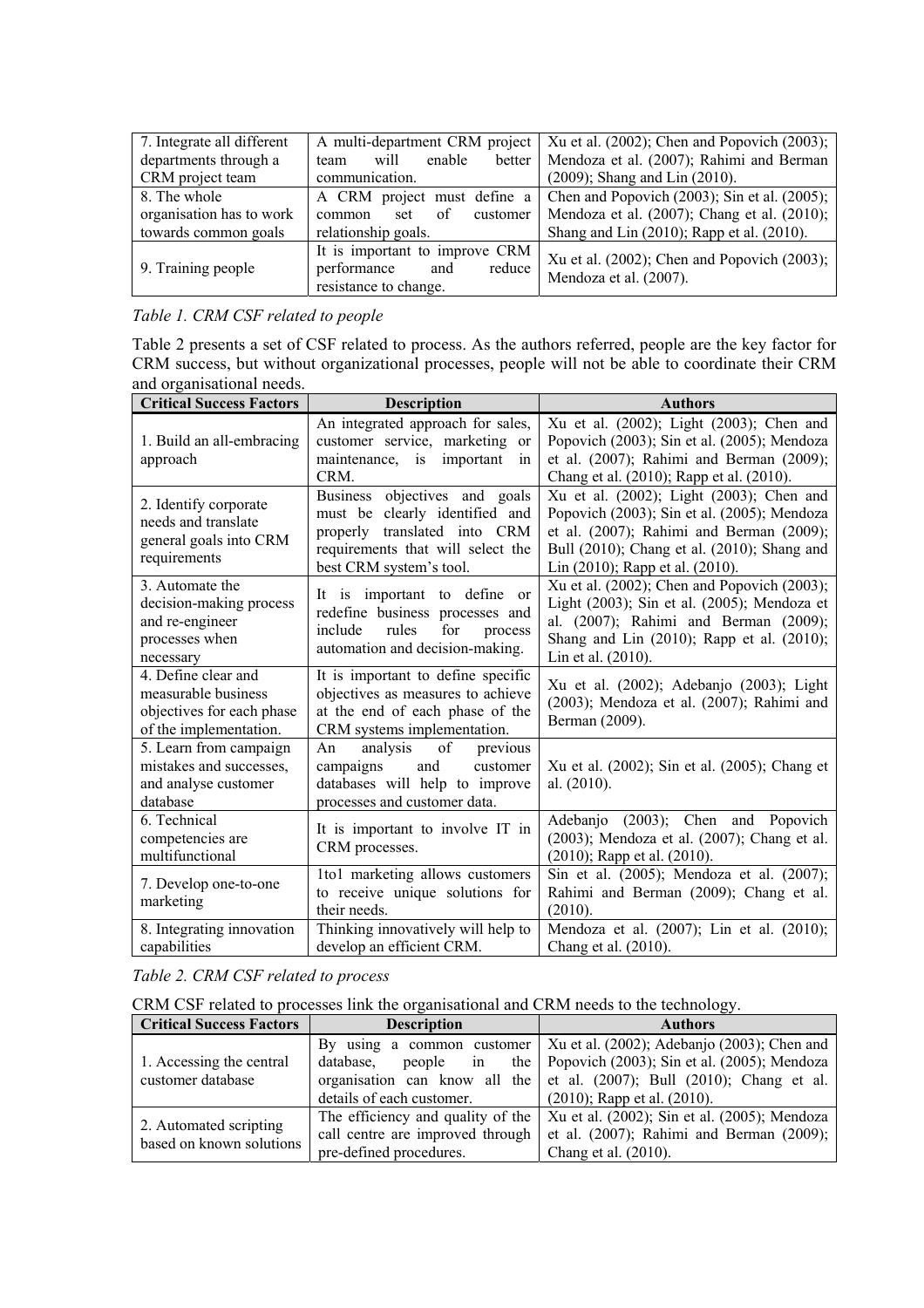| 3. Develop a central data<br>warehouse including<br>analytical tools for new<br>and old data | This data can be analysed to<br>discover<br>customer<br>new<br>characteristics and to create new<br>business opportunities. | Xu et al. (2002); Light (2003); Chen and<br>Popovich (2003); Adebanjo<br>$(2003)$ ;<br>Mendoza et al. (2007); Rahimi and Berman<br>$(2009)$ ; Chang et al. $(2010)$ ; Rapp et al.<br>(2010). |
|----------------------------------------------------------------------------------------------|-----------------------------------------------------------------------------------------------------------------------------|----------------------------------------------------------------------------------------------------------------------------------------------------------------------------------------------|
| 4. Configurable and easy-<br>to-use software                                                 | The CRM<br>configurable<br>according<br>business requirements and easy to<br>use.                                           | software must be Adebanjo (2003); Light (2003); Chen and<br>to   Popovich $(2003)$ ; Sin et al. $(2005)$ ; Mendoza<br>et al. (2007); Rahimi and Berman (2009);<br>Chang et al. (2010).       |

Table 3. CRM CSF related to technology

#### 3 Methodology

This study was developed through a qualitative research approach based on Action Research method. According to Altrichter et al. (2002), Action Research is a method where researchers and participants work together to reach and find answers for specific problems in organizations. On one hand, this collaboration intends to allow participants to increase their skills, as to solve specific issues bringing improvements in their processes. On the other hand, researchers have the opportunity to reach new scientific knowledge (Baskerville and Myers, 2004).



*Figure 1. A* Action Research cycles (Adapted from Baskerville, 1999, p.14)

Baskerville and Myers (2004) refer that Action Research has an important role in IS research due to its focus on real organisational problems and where they can be applied action-oriented changes. As presented in Figure 1, Baskerville (1999) explains that it is important to interpret this method as an organic process with five systematic phases which sometimes can involve repetitive cycles.

The following Action Research cycles were developed in an Higher Education Institution called Sigma. In the first Action Research cycle, the project team was composed by one director of the school, one marketing collaborator and two researchers. During the selection phase, we did several studies to: (1) collect information's about similar cases; (2) understand what could be done in the school; (3) set a number of guidelines for the future steps and (4) define good practice into the adoption of CRM solutions. During the second Action Research cycle, the restructured project team was composed by the same members of the first project, including two programmers, one project manager and another analyst. In this new cycle, we seek to: (1) define the best methodology to implement the solution; (2) analyse the work process of each different department and (3) transform the work processes of each department in CRM processes.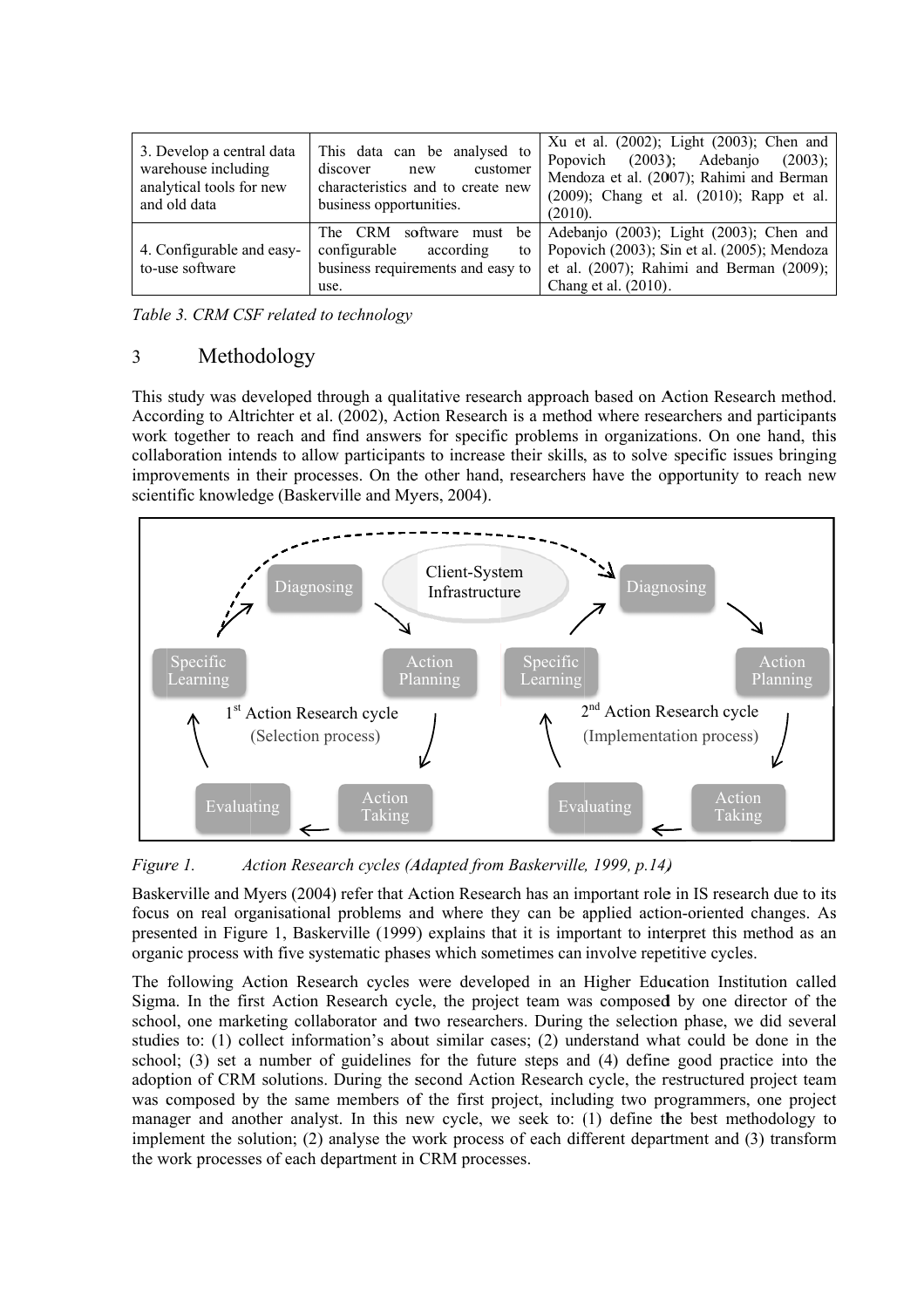### 4 Action Research - The Sigma Institute CRM project

Sigma Institute is a European school of business and economics with approximately: 4800 students (undergraduate and graduate students), 200 academic staff and 50 employees. The concept of this CRM project was not just focused directly on the retention and satisfaction of students. Sigma wanted to improve relationship management with client enterprises (for consultancy and executive education) and partner Universities (e.g. research projects). However, that type of "customers" was not the only target of the School. Sigma also wanted to develop programs to attract talented students.

#### **4.1 First Action research cycle: Selection of a CRM software**

When an organization decides to acquire a CRM software, it is important to know what kind of requirements and needs it will fulfil. To select the right software solution for a CRM project, the project team has to follow and respect a set of recommendations (Ahituv et al., 2002). The first Action Research cycle took approximately eight months and a half to be conducted. Through the analysis of four different software selection methodologies (Ahituv et al., 2002; Jadhav and Sonar, 2009; Chau, 1995; Colombo and Francalanci, 2004), a software selection approach was defined and used for this project. The phases are described in the following sections.

#### • **Diagnosing**

Sigma Institute has good national reputation, with good financial results, well-known Professors, promising students, and organizational processes clearly defined. Since it is a state owned school, most non-academic staff are civil servants, more oriented to perform tasks "by the book" than adopt a customer service culture.

| <b>Selection phase</b>                                      | <b>Description of the Selection phase</b>                                                                                                                                                                                                                                                                                                                |
|-------------------------------------------------------------|----------------------------------------------------------------------------------------------------------------------------------------------------------------------------------------------------------------------------------------------------------------------------------------------------------------------------------------------------------|
| 1. Definition of the                                        | The main issue was how to create a strong relationship with stakeholders. We also                                                                                                                                                                                                                                                                        |
| project objectives                                          | realized that adopting a CRM strategy would also help the organization to centralize                                                                                                                                                                                                                                                                     |
| and aims                                                    | the information as well as to increase the productivity of its collaborators.                                                                                                                                                                                                                                                                            |
| 2. Market Analysis<br>of IS solutions                       | We must define the "guidelines" of what has to be done to select the right solution that                                                                                                                                                                                                                                                                 |
|                                                             | better fits organizational needs. We did a market analysis and benchmarking studies to                                                                                                                                                                                                                                                                   |
|                                                             | collect information and identify software solutions for similar organizations.                                                                                                                                                                                                                                                                           |
| 3. Analysis of the<br>Business needs and<br>services issues | We interviewed: undergraduate students' office, executive students' office, Erasmus<br>office, library, alumni association, marketing department, career development office,<br>international relations' office, counselling office and student ombudsman. That data<br>was used to identify CRM systems requirements and create a Request for Proposal. |
| 4. Define and select                                        | In this phase market research was done to select the CRM software solution among                                                                                                                                                                                                                                                                         |
| group of vendors                                            | five different suppliers by looking at aspects like: (1) The type of software solution                                                                                                                                                                                                                                                                   |
| and consultants                                             | (i.e.: user-friendliness); (2) Software-house reputation; and (3) Cost.                                                                                                                                                                                                                                                                                  |

*Table 4. Description of the first 4 selection phases* 

#### • **Action Planning**

This phase seeks to involve participants and researchers to work together in order to specify actions to be taken to improve the primary problems identified. The actions of this phase are guided by a theoretical framework which intends to define the future targets and how to achieve them.

| <b>Selection phase</b> | <b>Description of the Selection phase</b>                                                 |
|------------------------|-------------------------------------------------------------------------------------------|
| 5. Build a RFP to      | The creation of this document represents how a CRM solution has to answer to its real     |
| send to software       | business needs: first, intended to describe the CRM vision shared by the organisation:    |
| suppliers              | second, described the principal requirements (38) for the business needs of the school;   |
| 6. Preliminary         | third, presented all the important functional requirements (60) to take in consideration. |
| analysis of CRM        | Potential CRM software suppliers were invited to present their solutions to the project   |
| software solutions     | team and school board.                                                                    |

*Table 4. Description of the selection phase 5 and 6*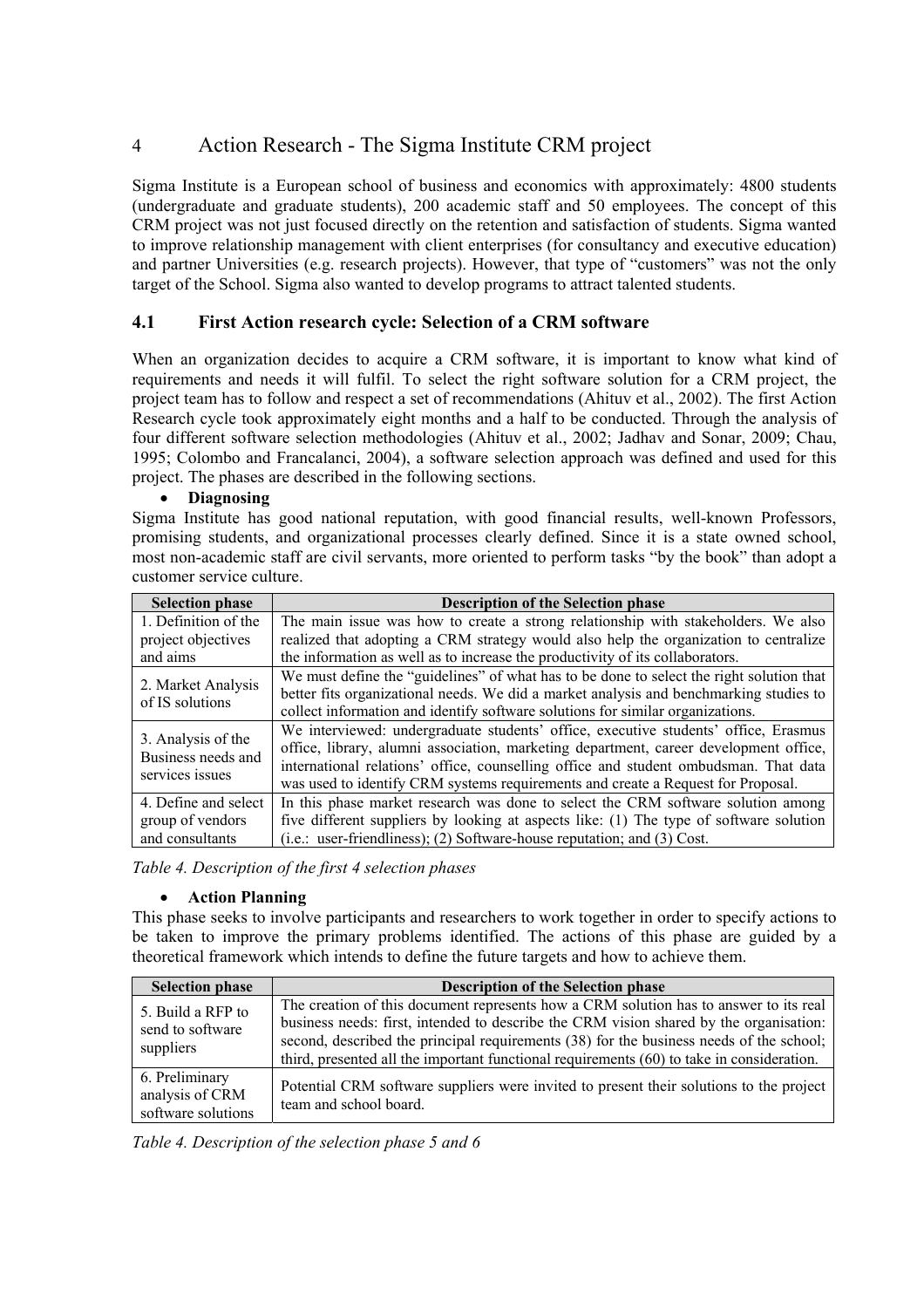#### • **Action Taking**

The action taking looks to implement the planned action. At this stage, researchers and participants work together with the same purpose: ensure that improvements are made.

| <b>Selection phase</b>                                                         | <b>Description of the Selection phase</b>                                                                                                                                                                                                                                                                                                                                            |
|--------------------------------------------------------------------------------|--------------------------------------------------------------------------------------------------------------------------------------------------------------------------------------------------------------------------------------------------------------------------------------------------------------------------------------------------------------------------------------|
| 7. Analyse<br>technically each<br>suppliers proposal                           | After the reception of each proposal, we started the analysis of each software solution<br>proposed by the suppliers. We looked to assess the following issues: (1) business<br>requirements fulfilment; (2) software implementation method and (3) how the software<br>fits School's information technology architecture and other technical requirements.                          |
| 8. Assess the<br>global proposal                                               | After analysing technically each supplier proposal, the team used a method where we<br>created an assessment map divided in five important groups: (1) requirement fulfilment;<br>(2) methodology chosen for software implementation; (3) software-house team<br>competences and experience; (4) timing planned for the development of the project and<br>(5) "supplier assessment". |
| 9. Select the $2/3$<br>most interesting<br>proposals and<br>start negotiations | In this phase, each software-house was invited to present his proposal to the school to be<br>discussed. The school board looked to evaluate the strengths, weaknesses and details of<br>the proposed solutions.                                                                                                                                                                     |
| 10. Choose the<br>software supplier                                            | Considering software reputation, in-house expertise, the level of integration with existing<br>software systems, and cost, the board selected the CRM software.                                                                                                                                                                                                                      |

*Table 5. Description of the last 4 selection phases* 

#### • **Evaluating**

We evaluate the results reached during the selection process through the analyses of the some most important CSF. (1)Top Management commitment: Having the school board integrated in all the phases, it played an important role for a better evolution of the whole selection process. (2) Communication of CRM strategy: Through a good communication of the CRM strategy, we could have a clear vision of the CRM needs and define correctly all the steps for the software selection process. (3) The end-users involvement: End-users were involved since the beginning. During all the action research cycle it was very important to contact and interact with end-users to understand their needs and perspectives about the future CRM solution. (4) Identify corporate needs and break general goals into narrow specifics: The project team was concerned in identifying detailed users' needs to define properly the characteristics of the CRM software. (5) Configurable application: It was really important for Sigma to select a CRM solution that can be easily adapted to the specific needs of each school department.

#### • **Specific Learning**

The most significant learning in this phase is the fact that we started to work out the CRM philosophy since the beginning of the selection process. In fact, the interviews conducted with staff from different departments and School services were important to develop a CRM philosophy in the School. During each of these interviews we could reach the involvement, motivation, enthusiasm and commitment of the people involved. This one-to-one strategy enabled a better understanding of organizational requirements and individual perspectives. It is important to refer that for Sigma the CRM philosophy was incorporated in each daily activity through a "bottom up process". However, many suggestions made by the users were not supposed to be managed by the CRM software. Managing users' expectations was a major concern of the project team.

#### **4.2 Second action research cycle: CRM Implementation**

We choose an Agile methodology and Scrum method (Sutherland, 2005) to implement the CRM software at Sigma. This methodology looks to complete implementation processes in various short and fast periods ("sprints") in order to deliver progressively to the client small parts of a certain module.

The following Action Research cycle represents the first implementation sprint developed during the implementation of the CRM solution for Sigma. That sprint corresponds to the first module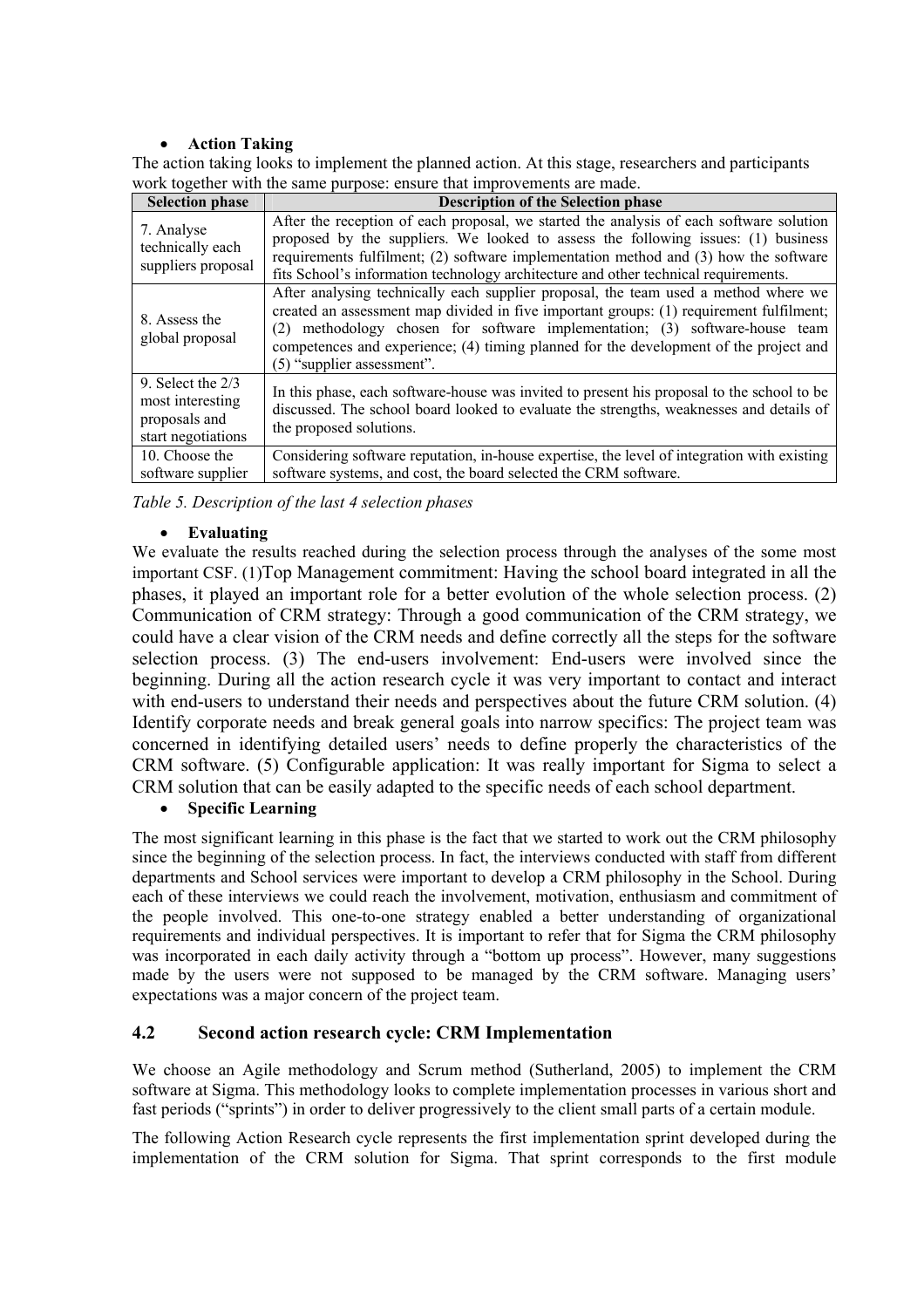implemented: *tailor-made training programmes*. That module is one of the modules achieved for the first epic of the Sigma CRM concept: *enterprise relationships*. This Action Research cycle took approximately three months to be conducted.

#### • **Diagnosing and Action Planning**

When started the design of the project, we did several meetings with the school board to define the concept of the CRM project. The use of "epics" was important for the project. An Epic is a set of "stories" defined by a user that help exemplifying business processes and requirements. The discussions looked to define how the implementation of the CRM strategy would be done: (1) in how many epics it will be divided; (2) which epics are main priorities; (3) what will be the methodological process to follow and (4) what will be the team constitution. The main epics are:

- Enterprise relationships: Development of strategies and processes to increase the relationship between the school and organizational partners.

- Marketing campaigns: Development of marketing tools to automate all the process of marketing campaigns.

- High school relationships: Development of strategies and processes to increase the relationship between high school and the university to attract future students.

- Student/Alummi relationships: Development of strategies and processes to increase loyalty and satisfaction of the present and former students.

- Internal and external events: Creation of processes to better control events (e.g.: conferences).

- University relationships: Development of strategies and processes to increase the relationship between the school and other Universities.

- Internal and external communication: development of marketing tools for better communication with stakeholders (e.g. email, telephone).

- Leads: Development of strategies and processes to register any contact that can be a potential opportunity in the future.

- Social networks: Through IT tools, the School will be able to take advantage of its social networks by collecting information of its members who can be potential students.

- Crowd-sourcing: Development of strategies and processes to motivate the stakeholders in giving ideas and/or suggestions for future improvements in the school.

- Research centres relationship: Development of strategies and processes to increase the relationship between the school and its research centres.

#### • **Action Taking**

Inside of each sprint we had to collect work's information processes developed in the daily work of the Sigma departments. That information was collected through interviews with the aim of creating processes based on the entire CRM concept. Once the new processes were created, we created "userstories". The "user-stories" looked to describe how the user intends to work with the CRM software. But, besides that, they were created to help and orient the future work of the programmers during the IS implementation and customization. When the first version of the CRM module was ready, we presented the solution to the first department of Sigma. During the presentation we did a first training to give the possibility to that person to be independent in his future uses. On the other hand, we offered a manual of use as a support tool and we also organized small trainings during the two first weeks.

#### • **Evaluating**

During this first sprint we had some difficulties in creating a specific mechanism for our work. Due to that lack of experience the sprint took four weeks to be done. It is important to refer that the intensive training in using the CRM software helped us to know how to use the CRM software as to have more autonomy and a better understanding in how to integrate the specific needs of each end-user in the CRM solution. But, on the other hand, we felt that the training should have been done before the moment they started to define the implementation processes and not after. That feeling arisen because the training gave a better vision and understanding of the CRM solutions potential where they were able to solve and anticipate certain problems by themselves. In order to evaluate this Action Research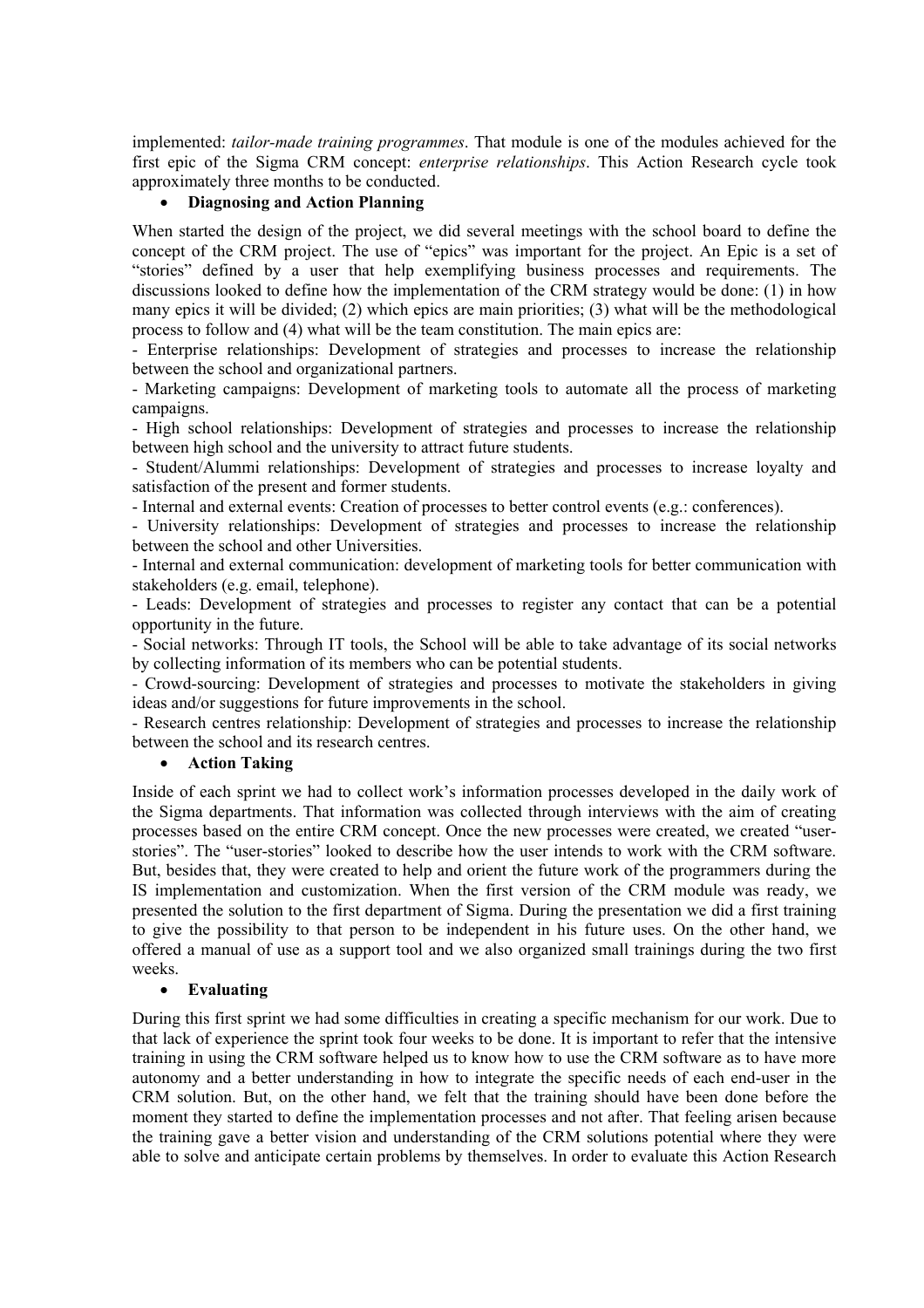cycle, we chose the main CSF: (1) Top Management commitment: Through the commitment of the school board, the decisions were taken more quickly and the timings were closely respected. (2) Communication of CRM strategy: Communicating clearly the CRM strategies, we could define correctly the real CRM concept for the school (epics, processes and others). (3) Managing expectations is a key factor for acceptance: It was very important for the team to motivate and meet the expectation of the end-user. (4) Define clear and measurable business objectives for each phase of the implementation: Before the implementation of the first module started, we defined all the steps to follow and achieve. With that organisation the final product delivered meets the expectations of all the group and end-user. (5) Configurable application: Without a flexible application, it could not be possible to manage correctly the motivation, expectation and objectives of all the actors.

#### • **Specific Learning**

We could observe some initial resistance because for stakeholders, IS professionals are always responsible of all their IT/IS problems. Otherwise programmers were not always confident of the work and issues presented by the analysts of the project. But, after a while, through a good and clear communication between all the members, the team started to create a spirit of trust and understanding. It is important to refer that in the beginning of the implementation process the project team had to face diverse unexpected difficulties, such as: (1) bureaucracy, (2) cultural behaviour and (3) organization policies. During this first implementation process an important fact observed which add value to all the work and productivity of the team was training. If the team had been trained before the beginning of the implementation process, we could have developed a stronger and clear vision of all the capabilities of the CRM software chosen.

#### 5 Discussion

High Education Institutions are complex organizations, with many different types of stakeholders: students, academic staff, non-academic staff, government, regulatory bodies, customer enterprises (for executive courses, consultancy and research projects), other Universities (research partners), etc. Each stakeholder may bring different requirements into the system and have its specific expectations. Implementing a CRM system requires a previous detailed analysis of major business requirements.

To embrace this set of complex requirements, Sigma's project team included people from different departments (as information systems, marketing, students office, and Professors) and with different backgrounds. This fit a very important CSF of CRM project, "integrate all different departments through a CRM project team."

The Agile method with sprints proved to be very interesting in implementing the CRM software, since it enabled a dynamic requirements identification and real-time testing of those requirements. The use of sprints enabled a slow but continuous change in the organizational processes of relationship management. A culture of customer relationship was improved while the CRM software was being developed and configured. There was a perspective in the board that a CRM philosophy requires time to be implemented. Unlikely most information systems projects, where time usually is a major concern, this project deliberately was conducted slowly to consolidate requirements, expectations and technology. Having in-house expertise, professors of CRM, marketing and strategic information systems, helped managing critical success factors related to the three major resources of CRM, presented in this paper: people, process and technology.

The first one is related to CRM technology. We observed that Sigma had lack of technological tools to support its relationship with customers. In this CRM project, we emphasize the software adoption but the CRM strategy and philosophy were always clear for the project team. Related to "people", the main CSF were "managing expectations" and "training people". Different departments of the school received a personalized module, which answers to their specific requirements. While the final users were progressively incorporating the CRM software in their routines, a member of the project team was always following their evolution. Executive education was used to test the project, since these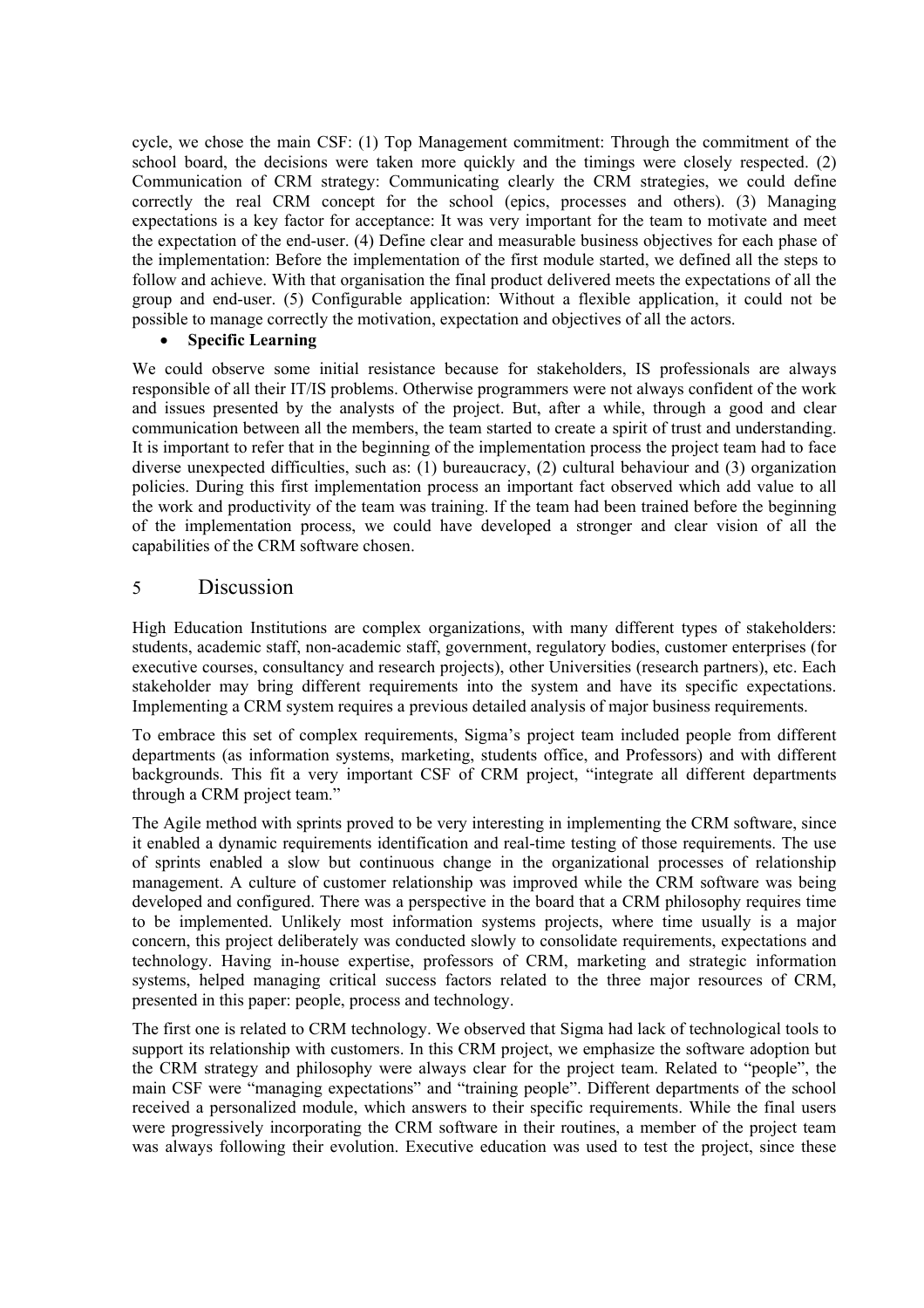programs are less complex (less courses), the number of students is also lower and the staff was more motivated to use the solution. It was important to the project team to have some maturity with CRM software before go into more complex Sigma services. Another CSF related to people must be mentioned. A customer-centric organisational culture enables all staff to share the same customer view. In the Sigma's case, people from different services are used to enrol in post-graduation or master programmes where CRM is taught. Through that CRM course, the staff get a different understanding of how can a company improve its relationship with customer. As a consequence, it helps to change the culture to focus in the customer.

According to Seeman and O'Hara (2006), all HEI have a diversity of stakeholders but the most important of them are the students. In the Sigma CRM project, the creation of the "high school relationship" epic was important because the school can strategically attract potential prospects (new students). This is a CSF related to a "process", defined as "develop one-to-one marketing". As can be understood over this paper, the definition of customer for the Sigma organization is very large. In fact, there is a need to consolidate and centralize the information about the relationship with their students, organizations and partners.

#### 6 Conclusions

Higher Education Institutions are constantly in transformation, to try to follow and adapt themselves to the tendencies of market orientations and behaviour. As a result, their management style is evolving through the adoption of new management practices, as Customer Relationship Management strategy.

There are a set of questions related to CRM adoption in a HEI to be highlighted as: how to develop and build CRM values in a HEI environment; how the organizational culture can be effectively modified, how to win the commitment of the collaborators of the organization, etc. In order to answer these questions, we have studied the critical success factors of CRM adoption and analysed a case using action research method. We were looking to answer the following research question: How to adopt a CRM strategy in a Higher Education Institution? After discussing in detail many important issues, we can resume that HEI must consider: (1) In the CRM software selection process, to be worry about the software integration and know-how of the supplier related to academic management software. (2) Students are the most important "customers" in a HEI, but there are others stakeholders that CRM must consider, as enterprises and partners. A CRM project can develop a global view of customers and create strategies to be closer to all of them. (3) A university can use its internal resources, as (a) CRM, marketing and information systems professors, (b) masters students, (c) Staff from marketing and information systems departments to develop a CRM project. These people have CRM know-how and they are actors involved in the relationship between the university and its "customers". (4) The use of a dynamic software methodology to implement CRM. It allows defining requirements and quickly providing software module to use. As a consequence, the CRM software is nearest the user expectations and can help to change organization culture.

To conclude, as suggestions for future studies, we suggest analysing the impact of the CRM in the performance of the organisation and how CRM adds value to Sigma. We also would like to have a deep analysis of how CRM can help professors and students in the research field.

#### References

Adebanjo, D. (2003). Classifying and selecting e-CRM applications: an analysis-based proposal. Management Decision, 41 (5/6), 570-577.

Ahituv, N., Neumann, S. and Zviran, M. (2002). A system development methodology for ERP systems. Journal of Computer Information Systems, 42 (3), 56-67.